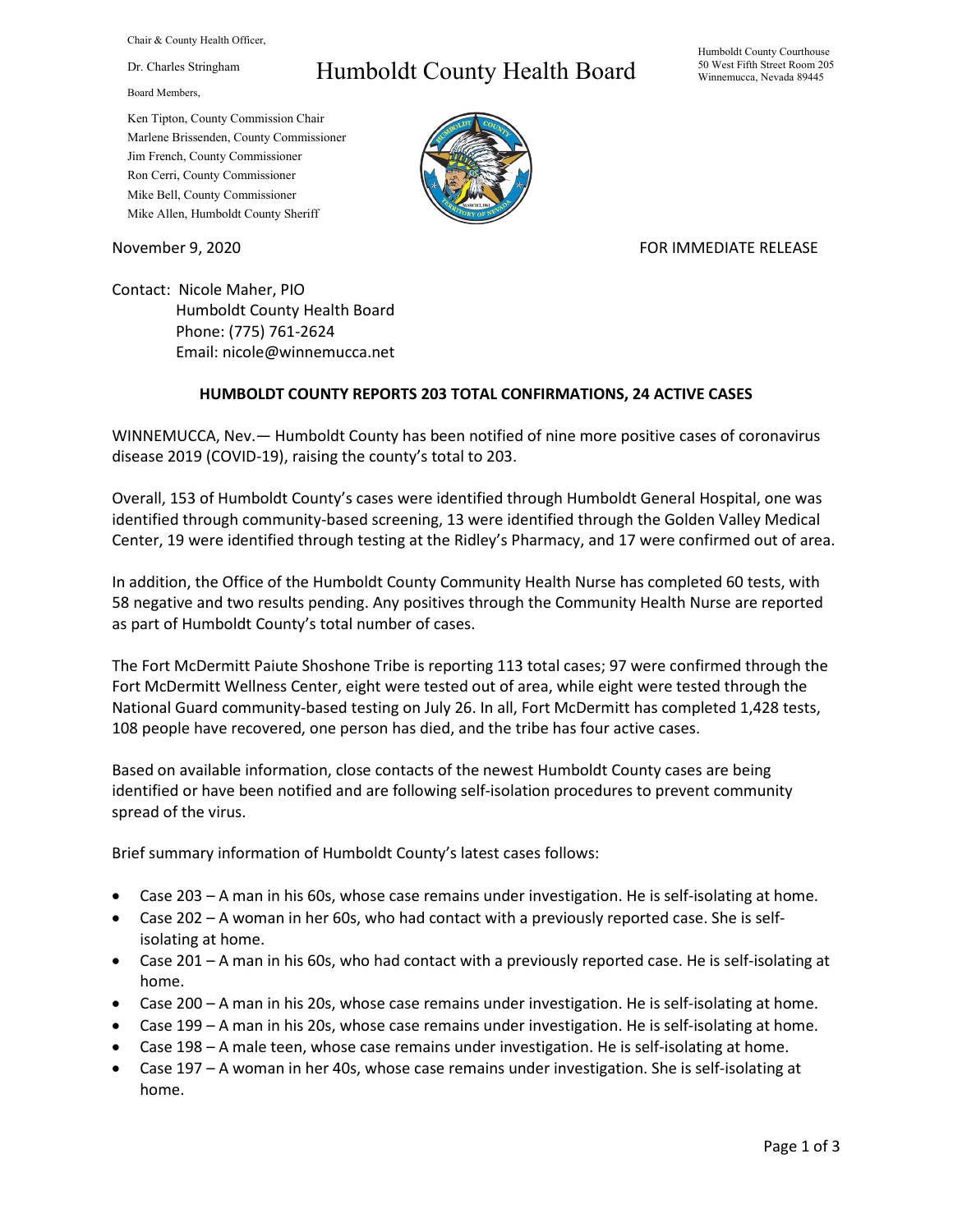- Case 196 A woman in her 60s, whose case remains under investigation. She is self-isolating at home.
- Case 195 A man in his 50s, whose case remains under investigation. He is self-isolating at home.

Of the previous 194 cases, 178 have recovered, 11 are self-isolating, one is hospitalized, and four have died; Humboldt County has 21 active cases.

With COVID-19 numbers reaching their highest levels yet in Humboldt County, officials say testing for COVID-19 is critical—including for people who don't show any symptoms.

Humboldt County Health Officer Charles Stringham, MD, said, "Based on the data our contact tracers are gathering, we are identifying quite a few people who are asymptomatic carriers."

While the doctor said being symptom-free is safe for the carrier, it can prove very dangerous for those who come in contact with the asymptomatic person.

"Everyone is on guard against the person who is coughing or feverish," said Dr. Stringham, "but when they're around a person who doesn't exhibit any symptoms, they tend to let their guards down potentially exposing themselves to the virus."

The doctor said that's the biggest reason public health officials have suggested everyone wear a mask. It's also the reason for social distancing.

"Many times, we don't know that we are carrying the virus, or that the person next to us is carrying the virus. The only way to protect others and ourselves is by making those precautionary measures a routine part of our day."

Dr. Stringham said testing is also critical for anyone who may have been exposed to the virus.

"We know now that symptom-free doesn't mean virus-free so we need everyone to be tested, not only to identify an individual's status, but to provide a better understanding of the virus's impact on the community."

To prevent the spread of COVID-19 in Humboldt County:

- Stay home to limit exposure, and wear a facial covering if going out in public is necessary.
- Maintain 6 feet of distance from other people at all times.
- Wash hands often with soap and water for at least 20 seconds. If soap and water are not available, use an alcohol-based hand sanitizer.
- Avoid visiting sick people or those who are self-isolating.
- Avoid touching eyes, nose, and mouth.
- Cover coughs and sneezes with a tissue, and throw the tissue in the trash.
- Clean and disinfect frequently touched objects and surfaces.
- Self-isolate if they have had a known exposure, or if they are awaiting COVID-19 test results.
- Stay informed. The COVID-19 situation is changing frequently. Up-to-date information is available on the Centers for Disease Control and Prevention (CDC) [website.](http://www.cdc.gov/coronavirus/2019-ncov/index.html)

The Humboldt General Hospital Screening Clinic has moved to the HGH West Campus, located at 51 E.